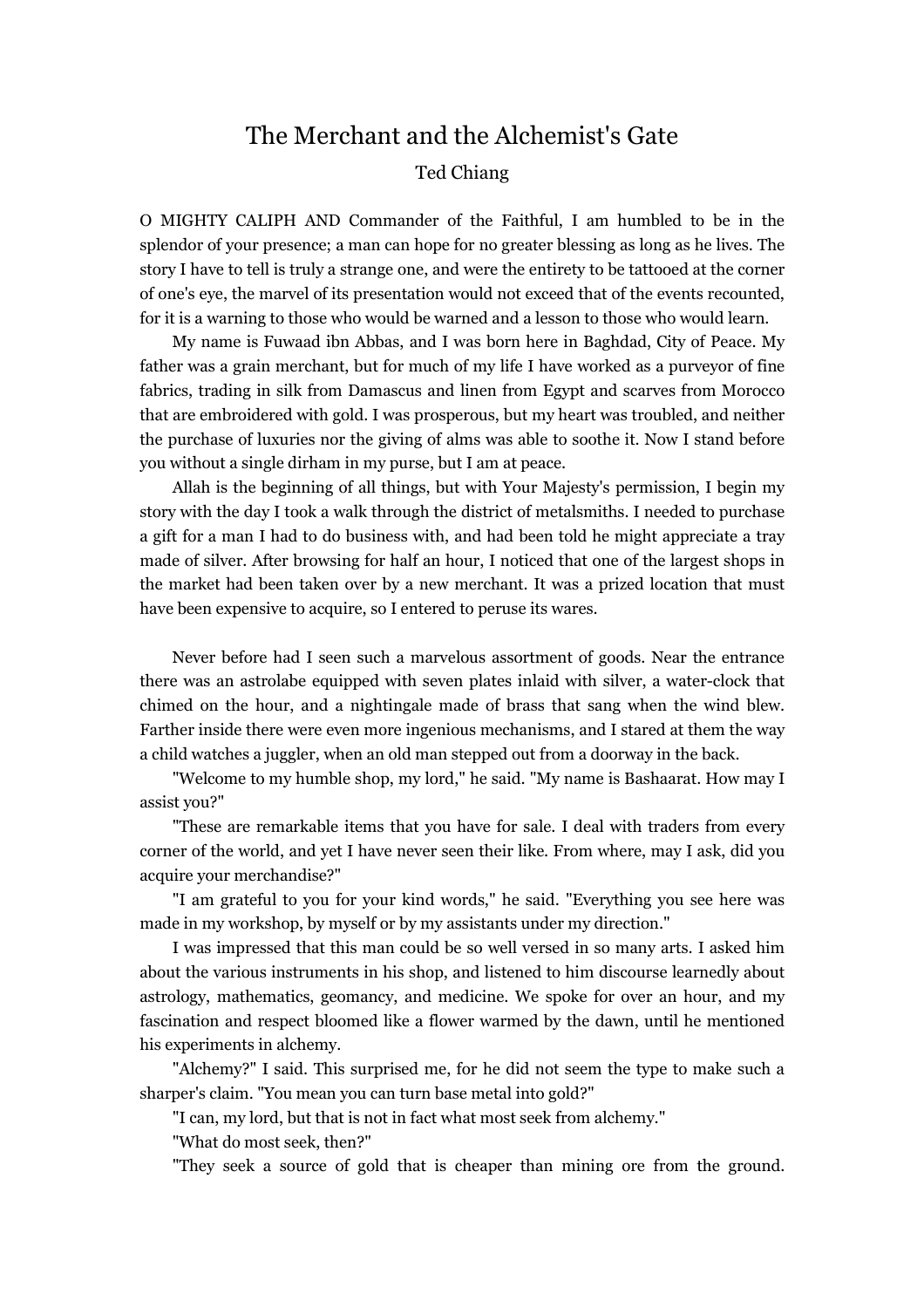Alchemy does describe a means to make gold, but the procedure is so arduous that, by comparison, digging beneath a mountain is as easy as plucking peaches from a tree."

 I smiled. "A clever reply. No one could dispute that you are a learned man, but I know better than to credit alchemy."

 Bashaarat looked at me and considered. "I have recently built something that may change your opinion. You would be the first person I have shown it to. Would you care to see it?"

"It would be a great pleasure."

 "Please follow me." He led me through the doorway in the rear of his shop. The next room was a workshop, arrayed with devices whose functions I could not guess—bars of metal wrapped with enough copper thread to reach the horizon, mirrors mounted on a circular slab of granite floating in quicksilver—but Bashaarat walked past these without a glance.

 Instead he led me to a sturdy pedestal, chest high, on which a stout metal hoop was mounted upright. The hoop's opening was as wide as two outstretched hands, and its rim so thick that it would tax the strongest man to carry. The metal was black as night, but polished to such smoothness that, had it been a different color, it could have served as a mirror. Bashaarat bade me stand so that I looked upon the hoop edgewise, while he stood next to its opening.

"Please observe," he said.

 Bashaarat thrust his arm through the hoop from the right side, but it did not extend out from the left. Instead, it was as if his arm were severed at the elbow, and he waved the stump up and down, and then pulled his arm out intact.

 I had not expected to see such a learned man perform a conjuror's trick, but it was well done, and I applauded politely.

"Now wait a moment," he said as he took a step back.

 I waited, and behold, an arm reached out of the hoop from its left side, without a body to hold it up. The sleeve it wore matched Bashaarat's robe. The arm waved up and down, and then retreated through the hoop until it was gone.

 The first trick I had thought a clever mime, but this one seemed far superior, because the pedestal and hoop were clearly too slender to conceal a person. "Very clever!" I exclaimed.

 "Thank you, but this is not mere sleight of hand. The right side of the hoop precedes the left by several seconds. To pass through the hoop is to cross that duration instantly."

"I do not understand," I said.

 "Let me repeat the demonstration." Again he thrust his arm through the hoop, and his arm disappeared. He smiled, and pulled back and forth as if playing tug-a-rope. Then he pulled his arm out again, and presented his hand to me with the palm open. On it lay a ring I recognized.

 "That is my ring!" I checked my hand, and saw that my ring still lay on my finger. "You have conjured up a duplicate."

"No, this is truly your ring. Wait."

 Again, an arm reached out from the left side. Wishing to discover the mechanism of the trick, I rushed over to grab it by the hand. It was not a false hand, but one fully warm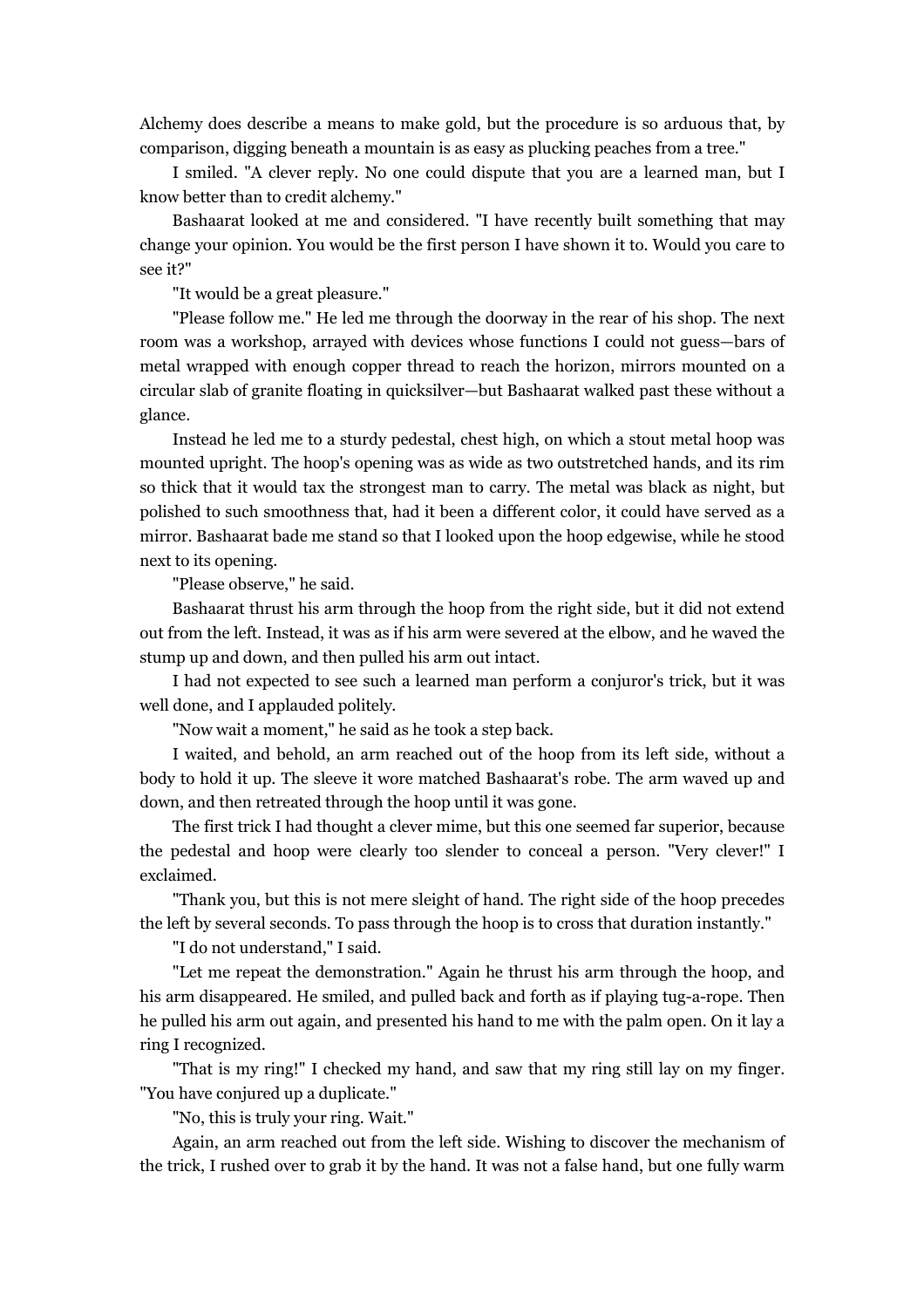and alive as mine. I pulled on it, and it pulled back. Then, as deft as a pickpocket, the hand slipped the ring from my finger and the arm withdrew into the hoop, vanishing completely.

"My ring is gone!" I exclaimed.

 "No, my lord," he said. "Your ring is here." And he gave me the ring he held. "Forgive me for my game."

I replaced it on my finger. "You had the ring before it was taken from me."

 At that moment an arm reached out, this time from the right side of the hoop. "What is this?" I exclaimed. Again I recognized it as his by the sleeve before it withdrew, but I had not seen him reach in.

 "Recall," he said, "the right side of the hoop precedes the left." And he walked over to the left side of the hoop, and thrust his arm through from that side, and again it disappeared.

 Your Majesty has undoubtedly already grasped this, but it was only then that I understood: whatever happened on the right side of the hoop was complemented, a few seconds later, by an event on the left side. "Is this sorcery?" I asked.

 "No, my lord, I have never met a djinni, and if I did, I would not trust it to do my bidding. This is a form of alchemy."

 He offered an explanation, speaking of his search for tiny pores in the skin of reality, like the holes that worms bore into wood, and how upon finding one he was able to expand and stretch it the way a glassblower turns a dollop of molten glass into a long-necked pipe, and how he then allowed time to flow like water at one mouth while causing it to thicken like syrup at the other. I confess I did not really understand his words, and cannot testify to their truth. All I could say in response was, "You have created something truly astonishing."

 "Thank you," he said, "but this is merely a prelude to what I intended to show you." He bade me follow him into another room, farther in the back. There stood a circular doorway whose massive frame was made of the same polished black metal, mounted in the middle of the room.

 "What I showed you before was a Gate of Seconds," he said. "This is a Gate of Years. The two sides of the doorway are separated by a span of twenty years."

 I confess I did not understand his remark immediately. I imagined him reaching his arm in from the right side and waiting twenty years before it emerged from the left side, and it seemed a very obscure magic trick. I said as much, and he laughed. "That is one use for it," he said, "but consider what would happen if you were to step through." Standing on the right side, he gestured for me to come closer, and then pointed through the doorway. "Look."

 I looked, and saw that there appeared to be different rugs and pillows on the other side of the room than I had seen when I had entered. I moved my head from side to side, and realized that when I peered through the doorway, I was looking at a different room from the one I stood in.

"You are seeing the room twenty years from now," said Bashaarat.

 I blinked, as one might at an illusion of water in the desert, but what I saw did not change. "And you say I could step through?" I asked.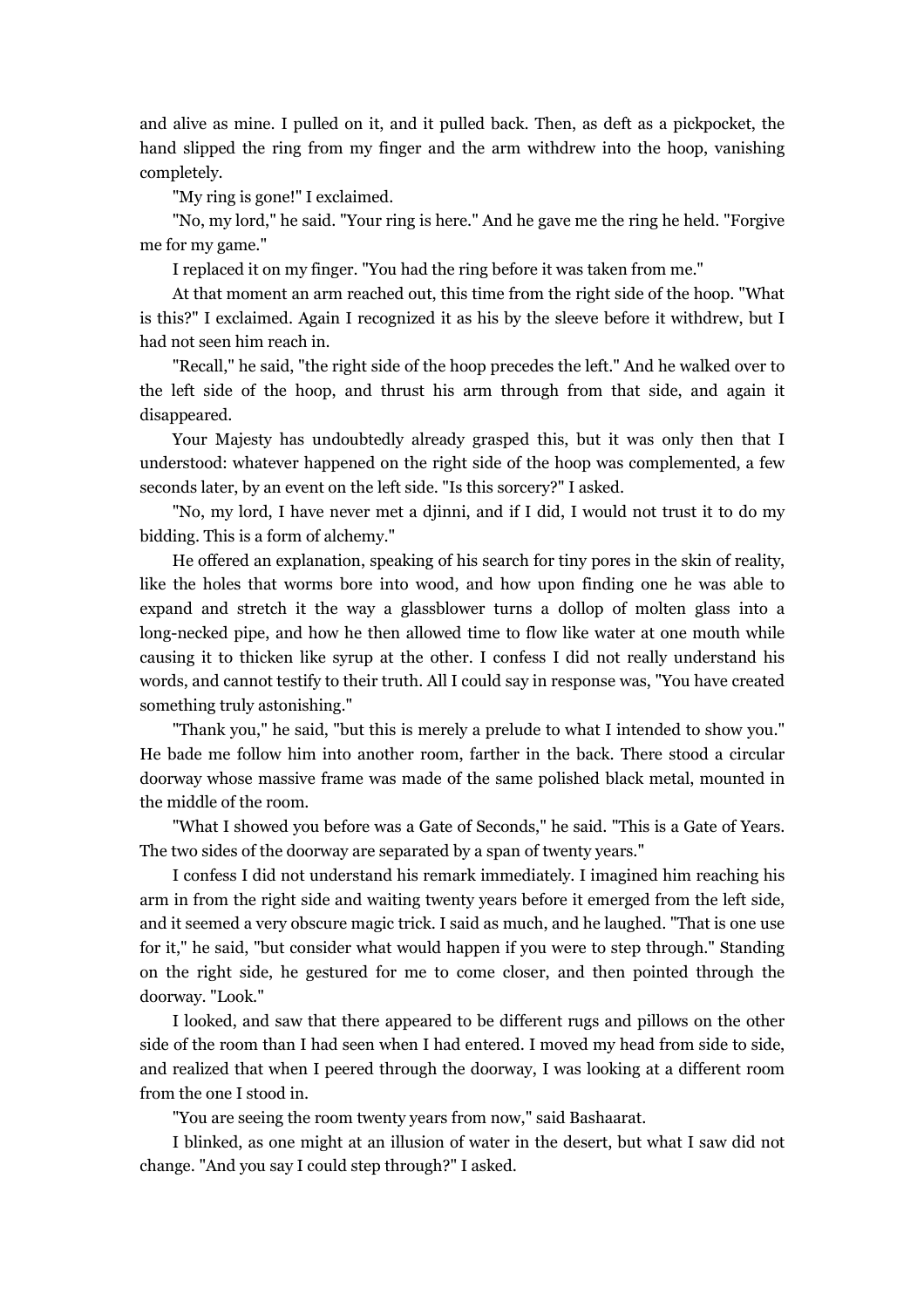"You could. And with that step, you would visit the Baghdad of twenty years hence. You could seek out your older self and have a conversation with him. Afterwards, you could step back through the Gate of Years and return to the present day."

 Hearing Bashaarat's words, I felt as if I were reeling. "You have done this?" I asked him. "You have stepped through?"

"I have, and so have numerous customers of mine."

"Earlier you said I was the first to whom you showed this."

 "This Gate, yes. But for many years I owned a shop in Cairo, and it was there that I first built a Gate of Years. There were many to whom I showed that Gate, and who made use of it."

"What did they learn when talking to their older selves?"

 "Each person learns something different. If you wish, I can tell you the story of one such person." Bashaarat proceeded to tell me such a story, and if it pleases Your Majesty, I will recount it here.

## THE TALE OF THE FORTUNATE ROPE-MAKER

THERE ONCE WAS a young man named Hassan who was a maker of rope. He stepped through the Gate of Years to see the Cairo of twenty years later, and upon arriving he marveled at how the city had grown. He felt as if he had stepped into a scene embroidered on a tapestry, and even though the city was no more and no less than Cairo, he looked upon the most common sights as objects of wonder.

 He was wandering by the Zuweyla Gate, where the sword dancers and snake charmers perform, when an astrologer called to him. "Young man! Do you wish to know the future?"

Hassan laughed. "I know it already," he said.

"Surely you want to know if wealth awaits you, do you not?"

"I am a rope-maker. I know that it does not."

 "Can you be so sure? What about the renowned merchant Hassan al-Hubbaul, who began as a rope-maker?"

 His curiosity aroused, Hassan asked around the market for others who knew of this wealthy merchant, and found that the name was well known. It was said he lived in the wealthy Habbaniya quarter of the city, so Hassan walked there and asked people to point out his house, which turned out to be the largest one on its street.

 He knocked at the door, and a servant led him to a spacious and well-appointed hall with a fountain in the center. Hassan waited while the servant went to fetch his master, but as he looked at the polished ebony and marble around him, he felt that he did not belong in such surroundings, and was about to leave when his older self appeared.

"At last you are here!" the man said. "I have been expecting you!"

"You have?" said Hassan, astounded.

 "Of course, because I visited my older self just as you are visiting me. It has been so long that I had forgotten the exact day. Come, dine with me."

 The two went to a dining room, where servants brought chicken stuffed with pistachio nuts, fritters soaked in honey, and roast lamb with spiced pomegranates. The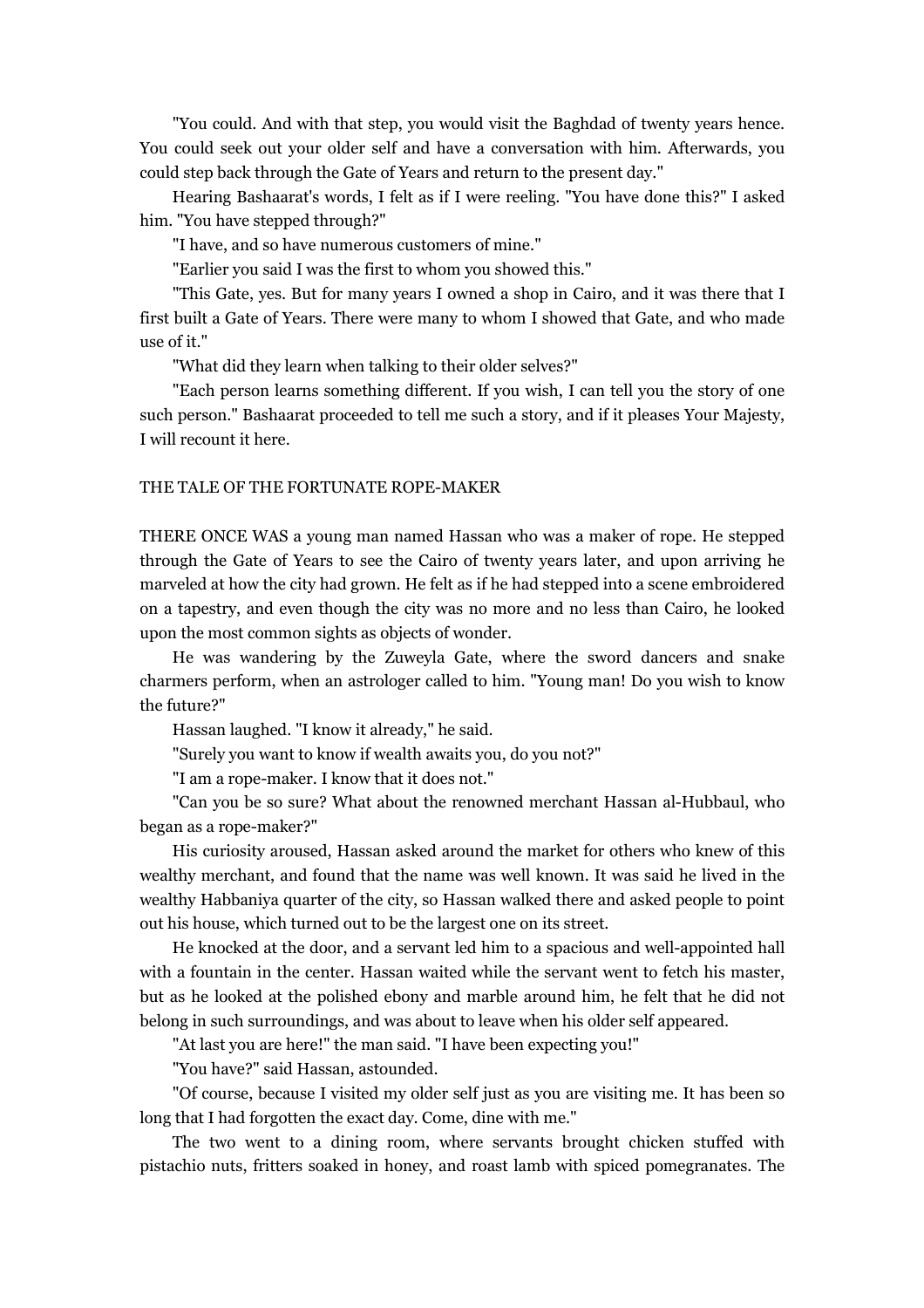older Hassan gave few details of his life: he mentioned business interests of many varieties, but did not say how he had become a merchant; he mentioned a wife, but said it was not time for the younger man to meet her. Instead, he asked young Hassan to remind him of the pranks he had played as a child, and he laughed to hear stories that had faded from his own memory.

 At last the younger Hassan asked the older, "How did you make such great changes in your fortune?"

 "All I will tell you right now is this: when you go to buy hemp from the market, and you are walking along the Street of Black Dogs, do not walk along the south side as you usually do. Walk along the north."

"And that will enable me to raise my station?"

 "Just do as I say. Go back home now; you have rope to make. You will know when to visit me again."

 Young Hassan returned to his day and did as he was instructed, keeping to the north side of the street even when there was no shade there. It was a few days later that he witnessed a maddened horse run amok on the south side of the street directly opposite him, kicking several people, injuring another by knocking a heavy jug of palm oil onto him, and even trampling one person under its hooves. After the commotion had subsided, Hassan prayed to Allah for the injured to be healed and the dead to be at peace, and thanked Allah for sparing him.

 The next day Hassan stepped through the Gate of Years and sought out his older self. "Were you injured by the horse when you walked by?" he asked him.

 "No, because I heeded my older self's warning. Do not forget, you and I are one; every circumstance that befalls you once befell me."

 And so the elder Hassan gave the younger instructions, and the younger obeyed them. He refrained from buying eggs from his usual grocer, and thus avoided the illness that struck customers who bought eggs from a spoiled basket. He bought extra hemp, and thus had material to work with when others suffered a shortage due to a delayed caravan. Following his older self's instructions spared Hassan many troubles, but he wondered why his older self would not tell him more. Who would he marry? How would he become wealthy?

 Then one day, after having sold all his rope in the market and carrying an unusually full purse, Hassan bumped into a boy while walking on the street. He felt for his purse, discovered it missing, and turned around with a shout to search the crowd for the pickpocket. Hearing Hassan's cry, the boy immediately began running through the crowd. Hassan saw that the boy's tunic was torn at the elbow, but then quickly lost sight of him.

 For a moment Hassan was shocked that this could happen with no warning from his older self. But his surprise was soon replaced by anger, and he gave chase. He ran through the crowd, checking the elbows of boys' tunics, until by chance he found the pickpocket crouching beneath a fruit wagon. Hassan grabbed him and began shouting to all that he had caught a thief, asking them to find a guardsman. The boy, afraid of arrest, dropped Hassan's purse and began weeping. Hassan stared at the boy for a long moment, and then his anger faded, and he let him go.

When next he saw his older self, Hassan asked him, "Why did you not warn me about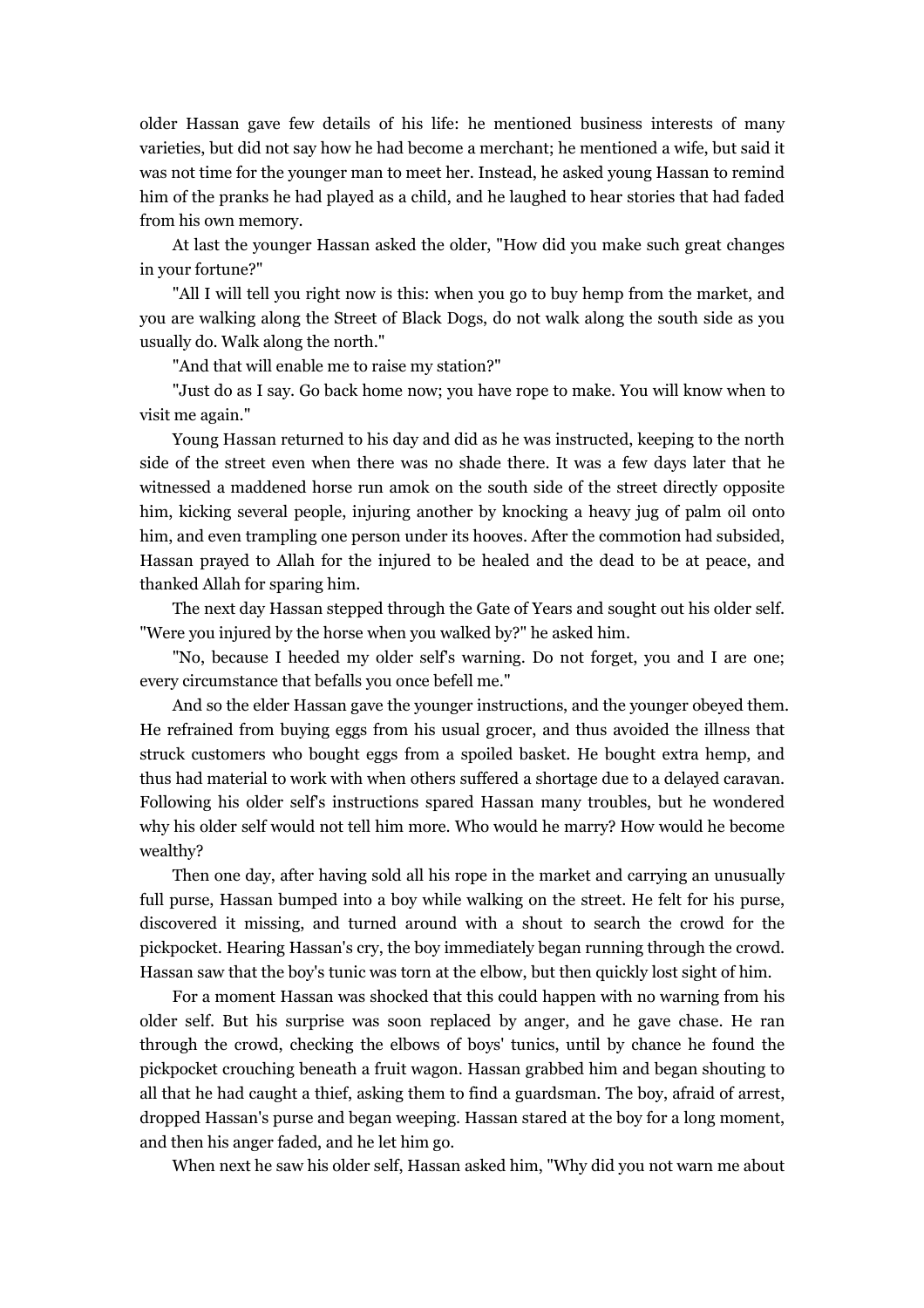the pickpocket?"

"Did you not enjoy the experience?" asked his older self.

 Hassan was about to deny it, but stopped himself. "I did enjoy it," he admitted. In pursuing the boy, with no hint of whether he'd succeed or fail, he had felt his blood surge in a way it had not for many weeks. And seeing the boy's tears had reminded him of the Prophet's teachings on the value of mercy, and Hassan had felt virtuous in choosing to let the boy go.

"Would you rather I had denied you that, then?"

 Just as we grow to understand the purpose of customs that seemed pointless to us in our youth, Hassan realized that there was merit in withholding information as well as in disclosing it. "No," he said, "it was good that you did not warn me."

 The older Hassan saw that he had understood. "Now I will tell you something very important. Hire a horse. I will give you directions to a spot in the foothills to the west of the city. There you will find within a grove of trees one that was struck by lightning. Around the base of the tree, look for the heaviest rock you can overturn, and then dig beneath it."

"What should I look for?"

"You will know when you find it."

 The next day Hassan rode out to the foothills and searched until he found the tree. The ground around it was covered in rocks, so Hassan overturned one to dig beneath it, and then another, and then another. At last his spade struck something besides rock and soil. He cleared aside the soil and discovered a bronze chest, filled with gold dinars and assorted jewelry. Hassan had never seen its like in all his life. He loaded the chest onto the horse, and rode back to Cairo.

 The next time he spoke to his older self, he asked, "How did you know where the treasure was?"

 "I learned it from myself," said the older Hassan, "just as you did. As to how we came to know its location, I have no explanation except that it was the will of Allah, and what other explanation is there for anything?"

 "I swear I shall make good use of these riches that Allah has blessed me with," said the younger Hassan.

 "And I renew that oath," said the older. "This is the last time we shall speak. You will find your own way now. Peace be upon you."

 And so Hassan returned home. With the gold he was able to purchase hemp in great quantity, and hire workmen and pay them a fair wage, and sell rope profitably to all who sought it. He married a beautiful and clever woman, at whose advice he began trading in other goods, until he was a wealthy and respected merchant. All the while he gave generously to the poor and lived as an upright man. In this way Hassan lived the happiest of lives until he was overtaken by death, breaker of ties and destroyer of delights.

 "That is a remarkable story," I said. "For someone who is debating whether to make use of the Gate, there could hardly be a better inducement."

 "You are wise to be skeptical," said Bashaarat. "Allah rewards those he wishes to reward and chastises those he wishes to chastise. The Gate does not change how he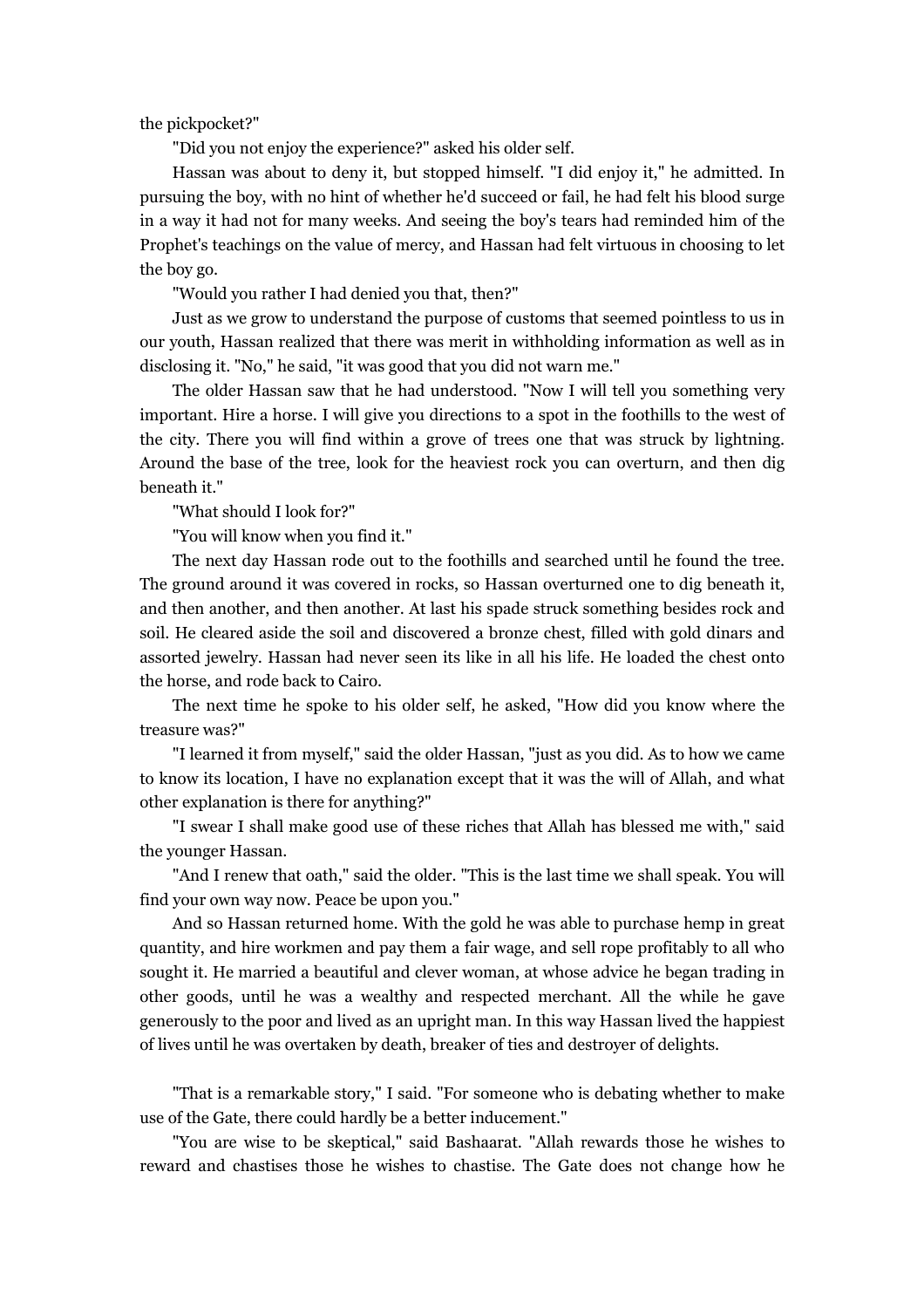regards you."

 I nodded, thinking I understood. "So even if you succeed in avoiding the misfortunes that your older self experienced, there is no assurance you will not encounter other misfortunes."

 "No, forgive an old man for being unclear. Using the Gate is not like drawing lots, where the token you select varies with each turn. Rather, using the Gate is like taking a secret passageway in a palace, one that lets you enter a room more quickly than by walking down the hallway. The room remains the same, no matter which door you use to enter."

This surprised me. "The future is fixed, then? As unchangeable as the past?"

"It is said that repentance and atonement erase the past."

"I have heard that too, but I have not found it to be true."

 "I am sorry to hear that," said Bashaarat. "All I can say is that the future is no different."

 I thought on this for a while. "So if you learn that you are dead twenty years from now, there is nothing you can do to avoid your death?" He nodded. This seemed to me very disheartening, but then I wondered if it could not also provide a guarantee. I said, "Suppose you learn that you are alive twenty years from now. Then nothing could kill you in the next twenty years. You could then fight in battles without a care, because your survival is assured."

 "That is possible," he said. "It is also possible that a man who would make use of such a guarantee would not find his older self alive when he first used the Gate."

"Ah," I said. "Is it then the case that only the prudent meet their older selves?"

 "Let me tell you the story of another person who used the Gate, and you can decide for yourself if he was prudent or not." Bashaarat proceeded to tell me the story, and if it pleases Your Majesty, I will recount it here.

## THE TALE OF THE WEAVER WHO STOLE FROM HIMSELF

THERE WAS a young weaver named Ajib who made a modest living as a weaver of rugs, but yearned to taste the luxuries enjoyed by the wealthy. After hearing the story of Hassan, Ajib immediately stepped through the Gate of Years to seek out his older self, who, he was sure, would be as rich and as generous as the older Hassan.

 Upon arriving in the Cairo of twenty years later, he proceeded to the wealthy Habbaniya quarter of the city and asked people for the residence of Ajib ibn Taher. He was prepared, if he met someone who knew the man and remarked on the similarity of their features, to identify himself as Ajib's son, newly arrived from Damascus. But he never had the chance to offer this story, because no one he asked recognized the name.

 Eventually he decided to return to his old neighborhood, and see if anyone there knew where he had moved to. When he got to his old street, he stopped a boy and asked him if he knew where to find a man named Ajib. The boy directed him to Ajib's old house.

"That is where he used to live," Ajib said. "Where does he live now?"

"If he has moved since yesterday, I do not know where," said the boy.

Ajib was incredulous. Could his older self still live in the same house, twenty years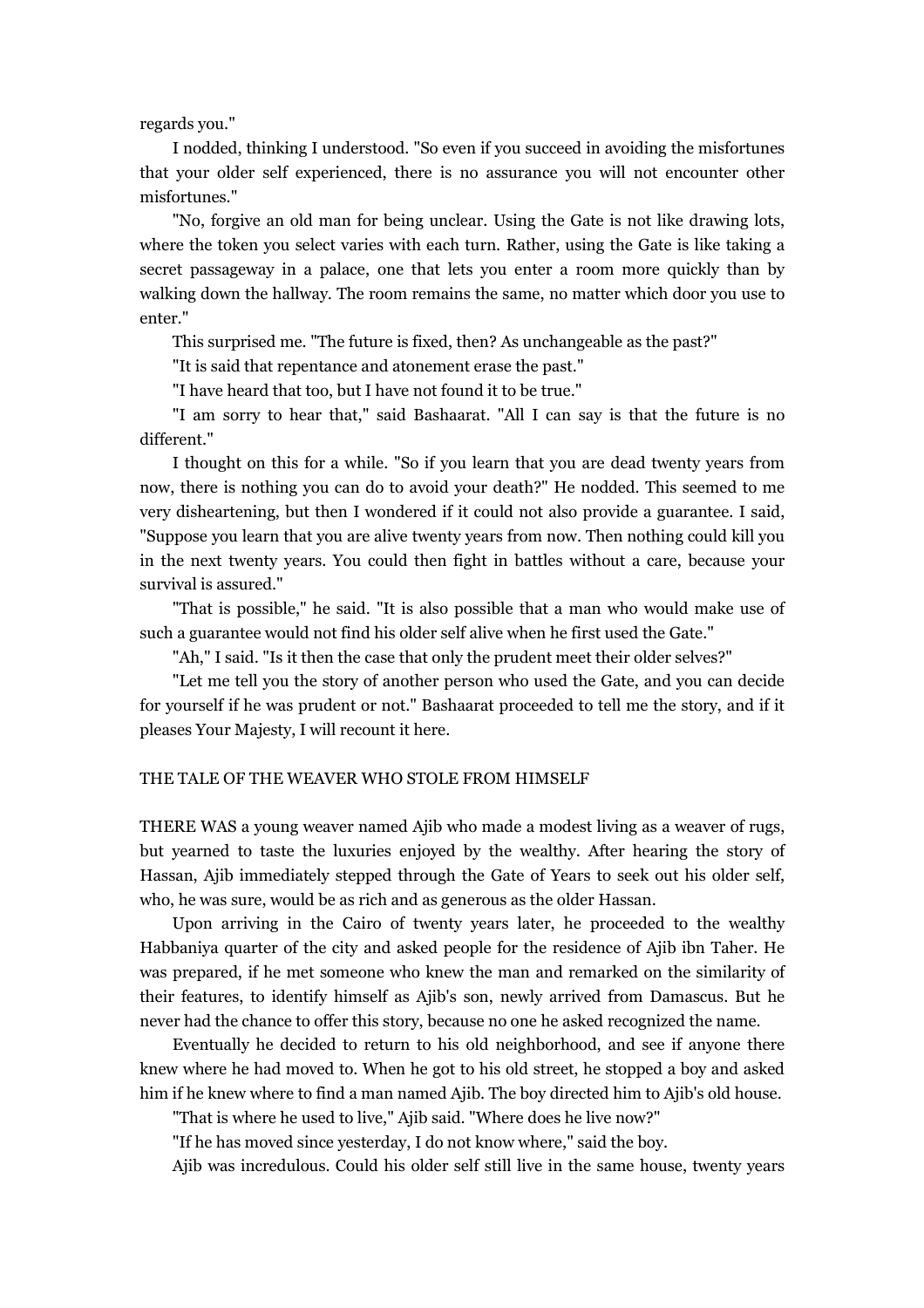later? That would mean he had never become wealthy, and his older self would have no advice to give him, or at least none Ajib would profit by following. How could his fate differ so much from that of the fortunate rope-maker? In hopes that the boy was mistaken, Ajib waited outside the house, and watched.

 Eventually he saw a man leave the house, and with a sinking heart recognized it as his older self. The older Ajib was followed by a woman that he presumed was his wife, but he scarcely noticed her, for all he could see was his own failure to have bettered himself. He stared with dismay at the plain clothes the older couple wore until they walked out of sight.

 Driven by the curiosity that impels men to look at the heads of the executed, Ajib went to the door of his house. His own key still fit the lock, so he entered. The furnishings had changed, but were simple and worn, and Ajib was mortified to see them. After twenty years, could he not even afford better pillows?

 On an impulse, he went to the wooden chest where he normally kept his savings, and unlocked it. He lifted the lid, and saw the chest was filled with gold dinars.

 Ajib was astonished. His older self had a chest of gold, and yet he wore such plain clothes and lived in the same small house for twenty years! What a stingy, joyless man his older self must be, thought Ajib, to have wealth and not enjoy it. Ajib had long known that one could not take one's possessions to the grave. Could that be something that he would forget as he aged?

 Ajib decided that such riches should belong to someone who appreciated them, and that was himself. To take his older self's wealth would not be stealing, he reasoned, because it was he himself who would receive it. He heaved the chest onto his shoulder, and with much effort was able to bring it back through the Gate of Years to the Cairo he knew.

 He deposited some of his new found wealth with a banker, but always carried a purse heavy with gold. He dressed in a Damascene robe and Cordovan slippers and a Khurasani turban bearing a jewel. He rented a house in the wealthy quarter, furnished it with the finest rugs and couches, and hired a cook to prepare him sumptuous meals.

 He then sought out the brother of a woman he had long desired from afar, a woman named Taahira. Her brother was an apothecary, and Taahira assisted him in his shop. Ajib would occasionally purchase a remedy so that he might speak to her. Once he had seen her veil slip, and her eyes were as dark and beautiful as a gazelle's. Taahira's brother would not have consented to her marrying a weaver, but now Ajib could present himself as a favorable match.

 Taahira's brother approved, and Taahira herself readily consented, for she had desired Ajib, too. Ajib spared no expense for their wedding. He hired one of the pleasure barges that floated in the canal south of the city and held a feast with musicians and dancers, at which he presented her with a magnificent pearl necklace. The celebration was the subject of gossip throughout the quarter.

 Ajib reveled in the joy that money brought him and Taahira, and for a week the two of them lived the most delightful of lives. Then one day Ajib came home to find the door to his house broken open and the interior ransacked of all silver and gold items. The terrified cook emerged from hiding and told him that robbers had taken Taahira.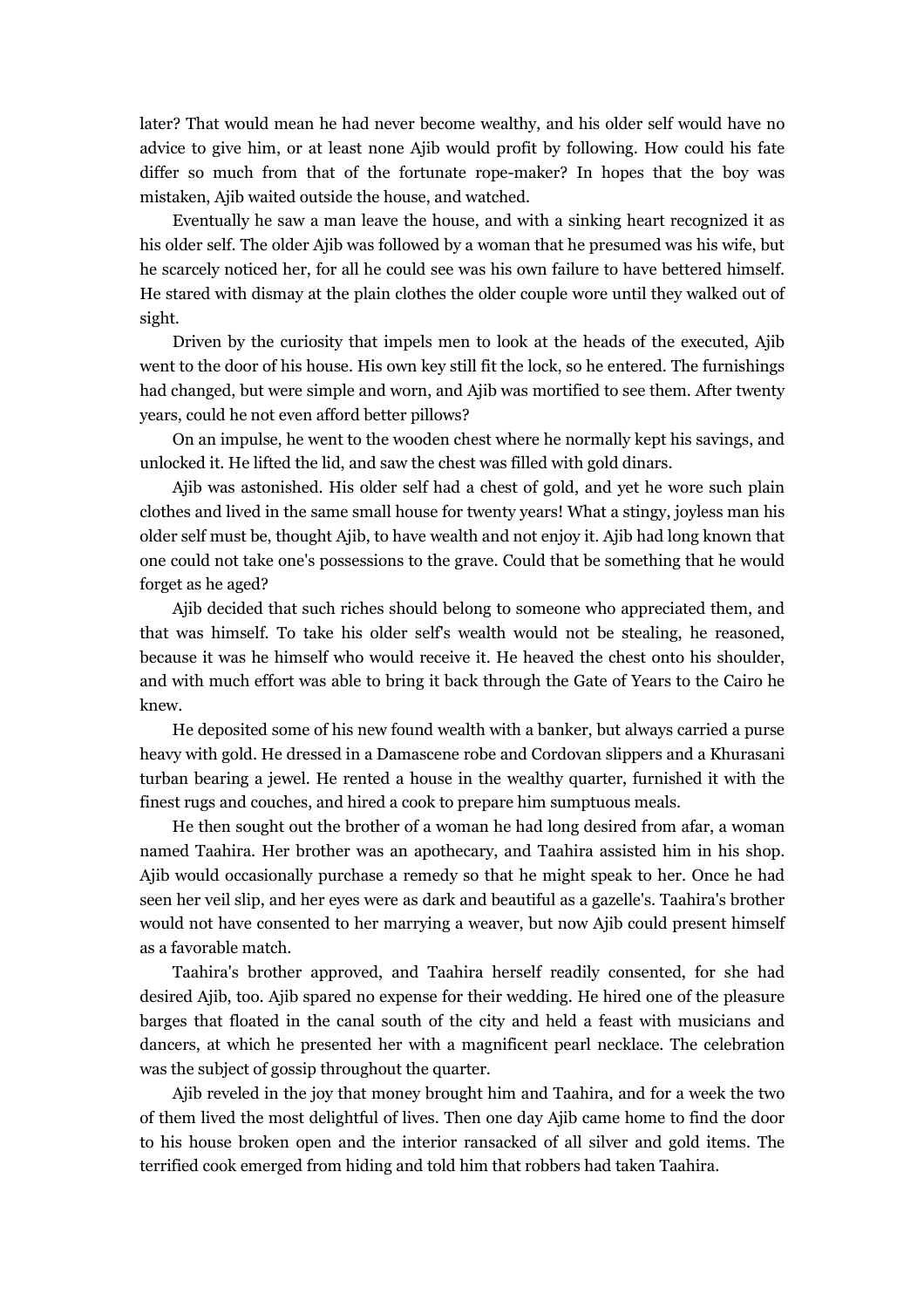Ajib prayed to Allah until, exhausted with worry, he fell asleep. The next morning he was awoken by a knocking at his door. There was a stranger there. "I have a message for you," the man said.

"What message?" asked Ajib.

"Your wife is safe."

 Ajib felt fear and rage churn in his stomach like black bile. "What ransom would you have?" he asked.

"Ten thousand dinars."

"That is more than all I possess!" Ajib exclaimed.

 "Do not haggle with me," said the robber. "I have seen you spend money like others pour water."

 Ajib dropped to his knees. "I have been wasteful. I swear by the name of the Prophet that I do not have that much," he said.

 The robber looked at him closely. "Gather all the money you have," he said, "and have it here tomorrow at this same hour. If I believe you are holding back, your wife will die. If I believe you to be honest, my men will return her to you."

Ajib could see no other choice. "Agreed," he said, and the robber left.

 The next day he went to the banker and withdrew all the money that remained. He gave it to the robber, who gauged the desperation in Ajib's eyes and was satisfied. The robber did as he promised, and that evening Taahira was returned.

 After they had embraced, Taahira said, "I didn't believe you would pay so much money for me."

 "I could not take pleasure in it without you," said Ajib, and he was surprised to realize it was true. "But now I regret that I cannot buy you what you deserve."

"You need never buy me anything again," she said.

Ajib bowed his head. "I feel as if I have been punished for my misdeeds."

 "What misdeeds?" asked Taahira, but Ajib said nothing. "I did not ask you this before," she said. "But I know you did not inherit all the money you gained. Tell me: did you steal it?"

"No," said Ajib, unwilling to admit the truth to her or himself. "It was given to me."

"A loan, then?"

"No, it does not need to be repaid."

 "And you don't wish to pay it back?" Taahira was shocked. "So you are content that this other man paid for our wedding? That he paid my ransom?" She seemed on the verge of tears. "Am I your wife then, or this other man's?"

"You are my wife," he said.

"How can I be, when my very life is owed to another?"

 "I would not have you doubt my love," said Ajib. "I swear to you that I will pay back the money, to the last dirham."

 And so Ajib and Taahira moved back into Ajib's old house and began saving their money. Both of them went to work for Taahira's brother the apothecary, and when he eventually became a perfumer to the wealthy, Ajib and Taahira took over the business of selling remedies to the ill. It was a good living, but they spent as little as they could, living modestly and repairing damaged furnishings instead of buying new. For years, Ajib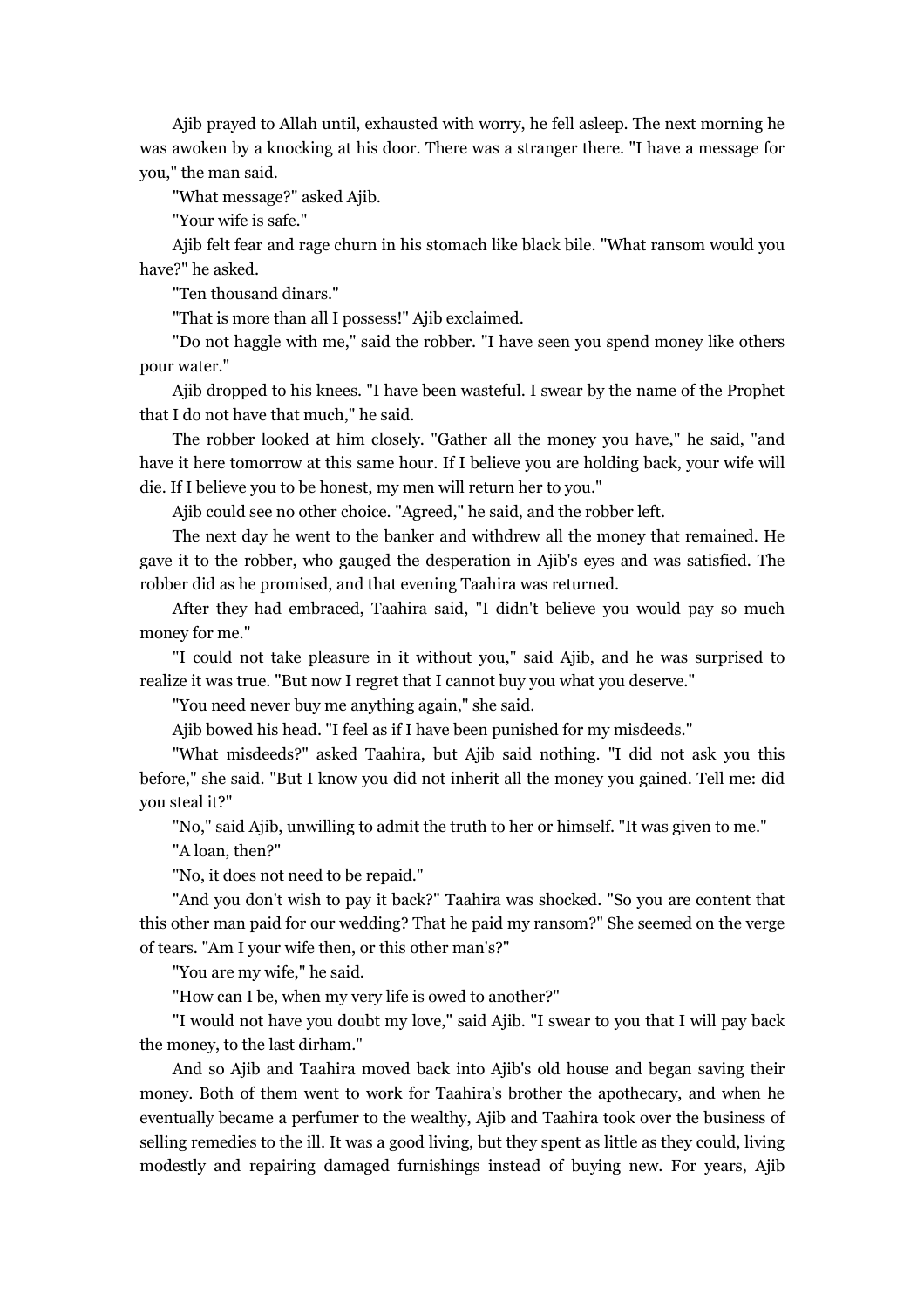smiled whenever he dropped a coin into the chest, telling Taahira that it was a reminder of how much he valued her. He would say that even after the chest was full, it would be a bargain.

 But it is not easy to fill a chest by adding just a few coins at a time, and so what began as thrift gradually turned into miserliness, and prudent decisions were replaced by tight-fisted ones. Worse, Ajib's and Taahira's affections for each other faded over time, and each grew to resent the other for the money they could not spend.

 In this manner the years passed and Ajib grew older, waiting for the second time that his gold would be taken from him.

"What a strange and sad story," I said.

"Indeed," said Bashaarat. "Would you say that Ajib acted prudently?"

 I hesitated before speaking. "It is not my place to judge him," I said. "He must live with the consequences of his actions, just as I must live with mine." I was silent for a moment, and then said, "I admire Ajib's candor, that he told you everything he had done."

 "Ah, but Ajib did not tell me of this as a young man," said Bashaarat. "After he emerged from the Gate carrying the chest, I did not see him again for another twenty years. Ajib was a much older man when he came to visit me again. He had come home and found his chest gone, and the knowledge that he had paid his debt made him feel he could tell me all that had transpired."

"Indeed? Did the older Hassan from your first story come to see you as well?"

 "No, I heard Hassan's story from his younger self. The older Hassan never returned to my shop, but in his place I had a different visitor, one who shared a story about Hassan that he himself could never have told me." Bashaarat proceeded to tell me that visitor's story, and if it pleases Your Majesty, I will recount it here.

## THE TALE OF THE WIFE AND HER LOVER

 Raniya had been married to Hassan for many years, and they lived the happiest of lives. One day she saw her husband dine with a young man, whom she recognized as the very image of Hassan when she had first married him. So great was her astonishment that she could scarcely keep herself from intruding on their conversation. After the young man left, she demanded that Hassan tell her who he was, and Hassan related to her an incredible tale.

 "Have you told him about me?" she asked. "Did you know what lay ahead of us when we first met?"

 "I knew I would marry you from the moment I saw you," Hassan said, smiling, "but not because anyone had told me. Surely, wife, you would not wish to spoil that moment for him?"

 So Raniya did not speak to her husband's younger self, but only eavesdropped on his conversation, and stole glances at him. Her pulse quickened at the sight of his youthful features; sometimes our memories fool us with their sweetness, but when she beheld the two men seated opposite each other, she could see the fullness of the younger one's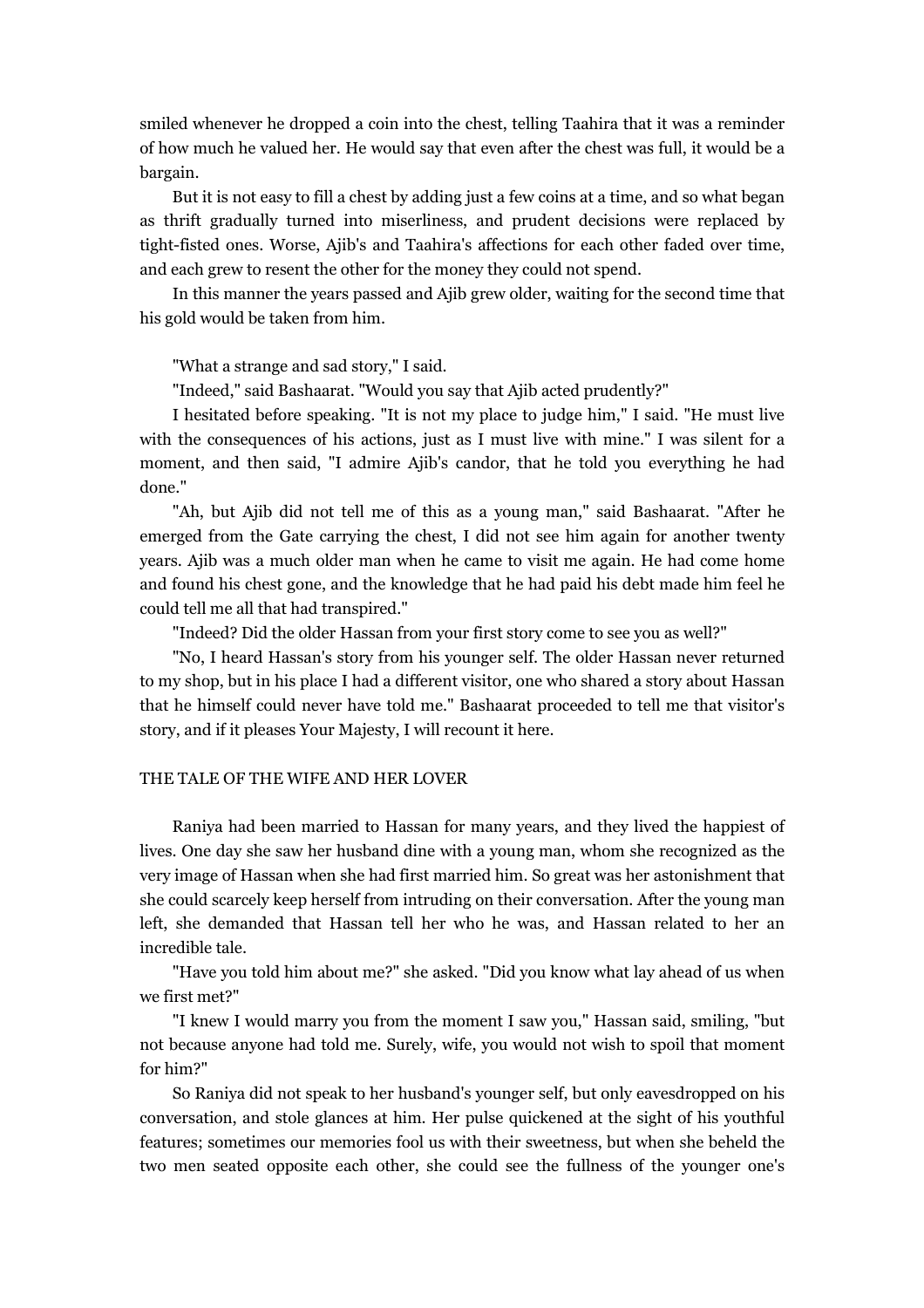beauty without exaggeration. At night, she would lie awake, thinking of it.

 Some days after Hassan had bid farewell to his younger self, he left Cairo to conduct business with a merchant in Damascus. In his absence Raniya found the shop that Hassan had described to her, and stepped through the Gate of Years to the Cairo of her youth.

 She remembered where he had lived back then, and so was easily able to find the young Hassan and follow him. As she watched him, she felt a desire stronger than she had felt in years for the older Hassan, so vivid were her recollections of their youthful lovemaking. She had always been a loyal and faithful wife, but here was an opportunity that would never be available again. Resolving to act on this desire, Raniya rented a house, and in subsequent days bought furnishings for it.

 Once the house was ready, she followed Hassan discreetly while she tried to gather enough boldness to approach him. In the jewelers' market, she watched as he went to a jeweler, showed him a necklace set with ten gemstones, and asked him how much he would pay for it. Raniya recognized it as one Hassan had given to her in the days after their wedding; she had not known he had once tried to sell it. She stood a short distance away and listened, pretending to look at some rings.

 "Bring it back tomorrow, and I will pay you a thousand dinars," said the jeweler. Young Hassan agreed to the price, and left.

As she watched him leave, Raniya overheard two men talking nearby:

"Did you see that necklace? It is one of ours."

"Are you certain?" asked the other.

"I am. That is the bastard who dug up our chest."

 "Let us tell our captain about him. After this fellow has sold his necklace, we will take his money, and more."

 The two men left without noticing Raniya, who stood with her heart racing but her body motionless, like a deer after a tiger has passed. She realized that the treasure Hassan had dug up must have belonged to a band of thieves, and these men were two of its members. They were now observing the jewelers of Cairo to identify the person who had taken their loot.

 Raniya knew that since she possessed the necklace, the young Hassan could not have sold it. She also knew that the thieves could not have killed Hassan. But it could not be Allah's will for her to do nothing. Allah must have brought her here so that he might use her as his instrument.

 Raniya returned to the Gate of Years, stepped through to her own day, and at her house found the necklace in her jewelry box. Then she used the Gate of Years again, but instead of entering it from the left side, she entered it from the right, so that she visited the Cairo of twenty years later. There she sought out her older self, now an aged woman. The older Raniya greeted her warmly, and retrieved the necklace from her own jewelry box. The two women then rehearsed how they would assist the young Hassan.

 The next day, the two thieves were back with a third man, whom Raniya assumed was their captain. They all watched as Hassan presented the necklace to the jeweler.

 As the jeweler examined it, Raniya walked up and said, "What a coincidence! Jeweler, I wish to sell a necklace just like that." She brought out her necklace from a purse she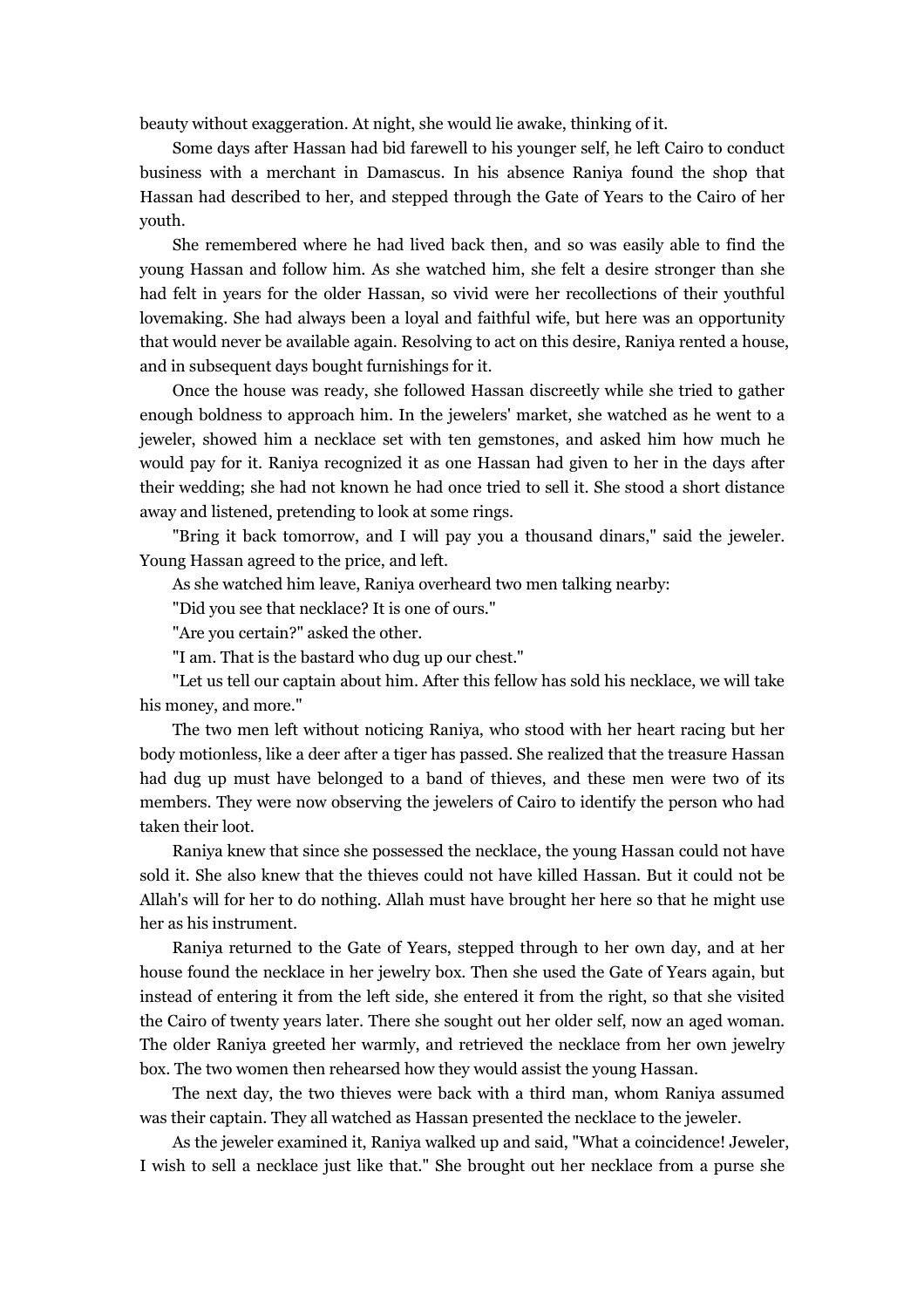carried.

 "This is remarkable," said the jeweler. "I have never seen two necklaces more similar."

 Then the aged Raniya walked up. "What do I see? Surely my eyes deceive me!" And with that she brought out a third identical necklace. "The seller sold it to me with the promise that it was unique. This proves him a liar."

"Perhaps you should return it," said Raniya.

 "That depends," said the aged Raniya. She asked Hassan, "How much is he paying you for it?"

"A thousand dinars," said Hassan, bewildered.

"Really! Jeweler, would you care to buy this one too?"

"I must reconsider my offer," said the jeweler.

 While Hassan and the aged Raniya bargained with the jeweler, Raniya stepped back just far enough to hear the captain berate the other thieves. "You fools," he said. "It is a common necklace. You would have us kill half the jewelers in Cairo and bring the guardsmen down upon our heads." He slapped their heads and led them off.

 Raniya returned her attention to the jeweler, who had withdrawn his offer to buy Hassan's necklace. The older Raniya said, "Very well. I will try to return it to the man who sold it to me." As the older woman left, Raniya could tell that she smiled beneath her veil.

Raniya turned to Hassan. "It appears that neither of us will sell a necklace today."

"Another day, perhaps," said Hassan.

 "I shall take mine back to my house for safekeeping," said Raniya. "Would you walk with me?"

 Hassan agreed, and walked with Raniya to the house she had rented. Then she invited him in, and offered him wine, and after they had both drunk some, she led him to her bedroom. She covered the windows with heavy curtains and extinguished all lamps so that the room was as dark as night. Only then did she remove her veil and take him to bed.

 Raniya had been flush with anticipation for this moment, and so was surprised to find that Hassan's movements were clumsy and awkward. She remembered their wedding night very clearly; he had been confident, and his touch had taken her breath away. She knew Hassan's first meeting with the young Raniya was not far away, and for a moment did not understand how this fumbling boy could change so quickly. And then of course the answer was clear.

 So every afternoon for many days, Raniya met Hassan at her rented house and instructed him in the art of love, and in doing so she demonstrated that, as is often said, women are Allah's most wondrous creation. She told him, "The pleasure you give is returned in the pleasure you receive," and inwardly she smiled as she thought of how true her words really were. Before long, he gained the expertise she remembered, and she took greater enjoyment in it than she had as a young woman.

 All too soon, the day arrived when Raniya told the young Hassan that it was time for her to leave. He knew better than to press her for her reasons, but asked her if they might ever see each other again. She told him, gently, no. Then she sold the furnishings to the house's owner, and returned through the Gate of Years to the Cairo of her own day.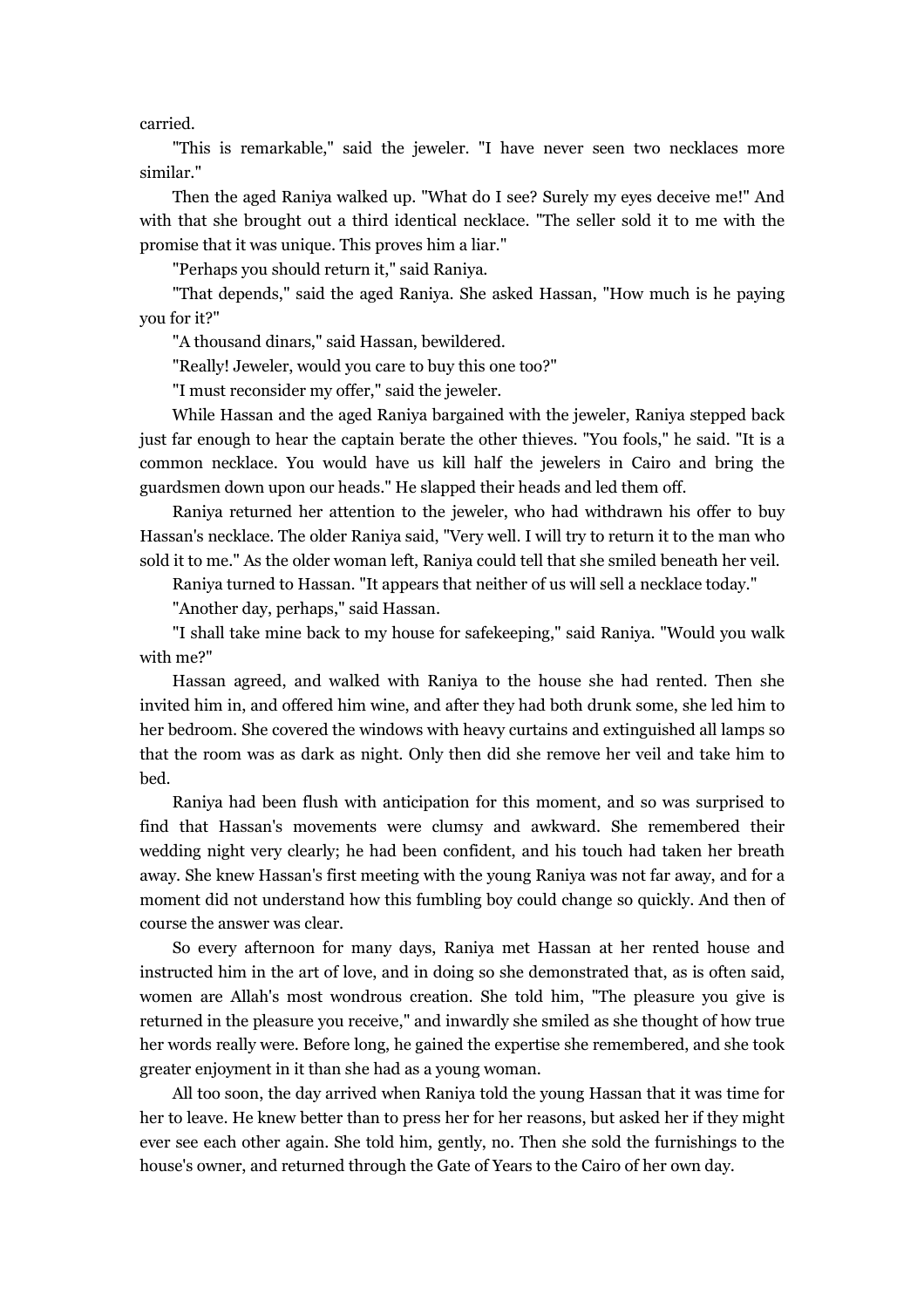When the older Hassan returned from his trip to Damascus, Raniya was home waiting for him. She greeted him warmly, but kept her secrets to herself.

 I was lost in my own thoughts when Bashaarat finished this story, until he said, "I see that this story has intrigued you in a way the others did not."

 "You see clearly," I admitted. "I realize now that, even though the past is unchangeable, one may encounter the unexpected when visiting it."

 "Indeed. Do you now understand why I say the future and the past are the same? We cannot change either, but we can know both more fully."

 "I do understand; you have opened my eyes, and now I wish to use the Gate of Years. What price do you ask?"

 He waved his hand. "I do not sell passage through the Gate," he said. "Allah guides whom he wishes to my shop, and I am content to be an instrument of his will."

 Had it been another man, I would have taken his words to be a negotiating ploy, but after all that Bashaarat had told me, I knew that he was sincere. "Your generosity is as boundless as your learning," I said, and bowed. "If there is ever a service that a merchant of fabrics might provide for you, please call upon me."

 "Thank you. Let us talk now about your trip. There are some matters we must speak of before you visit the Baghdad of twenty years hence."

 "I do not wish to visit the future," I told him. "I would step through in the other direction, to revisit my youth."

 "Ah, my deepest apologies. This Gate will not take you there. You see, I built this Gate only a week ago. Twenty years ago, there was no doorway here for you to step out of."

 My dismay was so great that I must have sounded like a forlorn child. I said, "But where does the other side of the Gate lead?" and walked around the circular doorway to face its opposite side.

 Bashaarat walked around the doorway to stand beside me. The view through the Gate appeared identical to the view outside it, but when he extended his hand to reach through, it stopped as if it met an invisible wall. I looked more closely, and noticed a brass lamp set on a table. Its flame did not flicker, but was as fixed and unmoving as if the room were trapped in clearest amber.

 "What you see here is the room as it appeared last week," said Bashaarat. "In some twenty years' time, this left side of the Gate will permit entry, allowing people to enter from this direction and visit their past. Or," he said, leading me back to the side of the doorway he had first shown me, "we can enter from the right side now, and visit them ourselves. But I'm afraid this Gate will never allow visits to the days of your youth."

"What about the Gate of Years you had in Cairo?" I asked.

He nodded. "That Gate still stands. My son now runs my shop there."

 "So I could travel to Cairo, and use the Gate to visit the Cairo of twenty years ago. From there I could travel back to Baghdad."

"Yes, you could make that journey, if you so desire."

"I do," I said. "Will you tell me how to find your shop in Cairo?"

"We must speak of some things first," said Bashaarat. "I will not ask your intentions,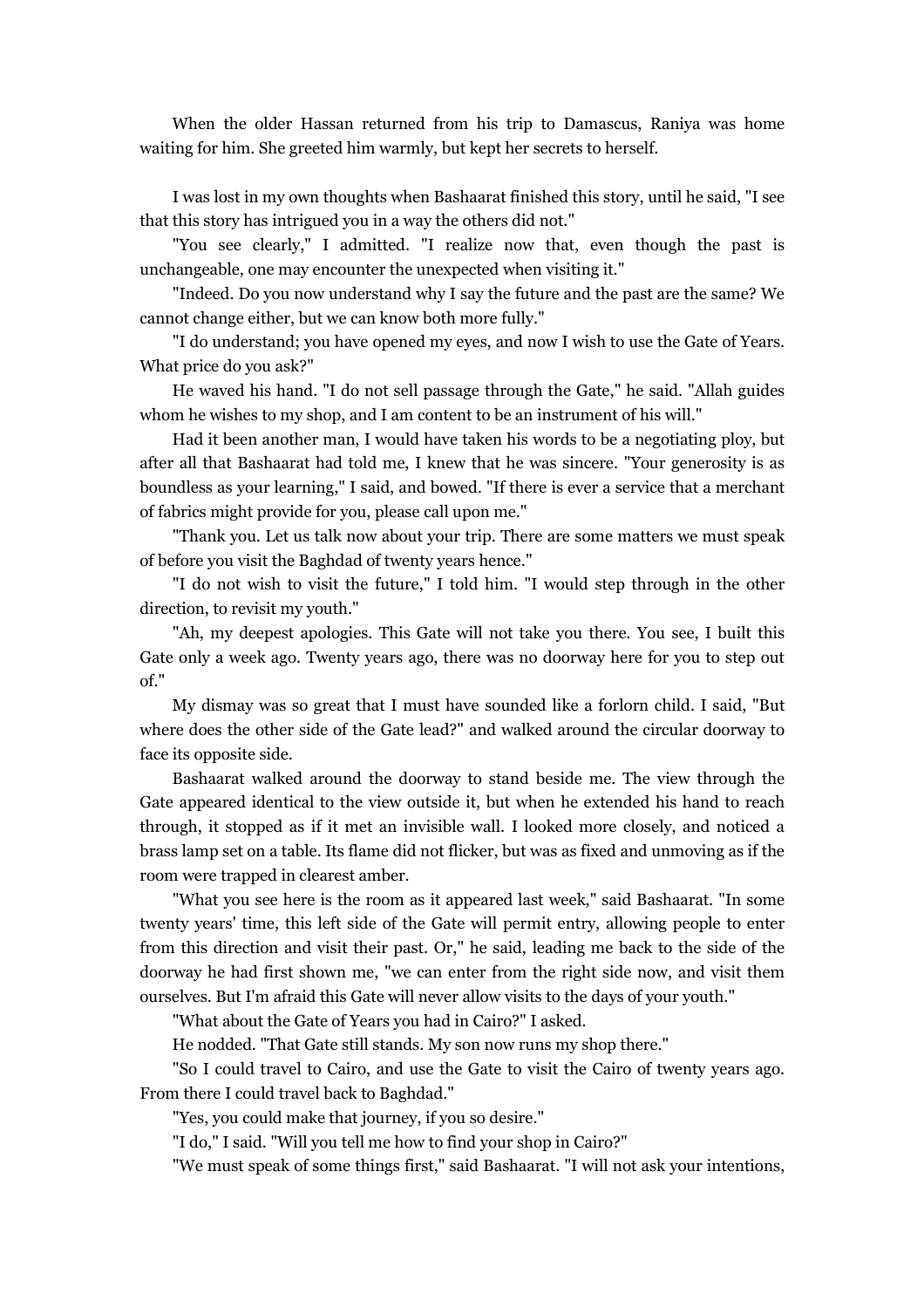being content to wait until you are ready to tell me. But I would remind you that what is made cannot be unmade."

"I know," I said.

 "And that you cannot avoid the ordeals that are assigned to you. What Allah gives you, you must accept."

"I remind myself of that every day of my life."

"Then it is my honor to assist you in whatever way I can," he said.

 He brought out some paper and a pen and inkpot and began writing. "I shall write for you a letter to aid you on your journey." He folded the letter, dribbled some candle wax over the edge, and pressed his ring against it. "When you reach Cairo, give this to my son, and he will let you enter the Gate of Years there."

 A merchant such as myself must be well-versed in expressions of gratitude, but I had never before been as effusive in giving thanks as I was to Bashaarat, and every word was heartfelt. He gave me directions to his shop in Cairo, and I assured him I would tell him all upon my return. As I was about to leave his shop, a thought occurred to me. "Because the Gate of Years you have here opens to the future, you are assured that the Gate and this shop will be remain standing for twenty years or more."

"Yes, that is true," said Bashaarat.

 I began to ask him if he had met his older self, but then I bit back my words. If the answer was no, it was surely because his older self was dead, and I would be asking him if he knew the date of his death. Who was I to make such an inquiry, when this man was granting me a boon without asking my intentions? I saw from his expression that he knew what I had meant to ask, and I bowed my head in humble apology. He indicated his acceptance with a nod, and I returned home to make arrangements.

 The caravan took two months to reach Cairo. As for what occupied my mind during the journey, Your Majesty, I now tell you what I had not told Bashaarat. I was married once, twenty years before, to a woman named Najya. Her figure swayed as gracefully as a willow bough and her face was as lovely as the moon, but it was her kind and tender nature that captured my heart. I had just begun my career as a merchant when we married, and we were not wealthy, but did not feel the lack.

 We had been married only a year when I was to travel to Basra to meet with a ship's captain. I had an opportunity to profit by trading in slaves, but Najya did not approve. I reminded her that the Koran does not forbid the owning of slaves as long as one treats them well, and that even the Prophet owned some. But she said there was no way I could know how my buyers would treat their slaves, and that it was better to sell goods than men.

 On the morning of my departure, Najya and I argued. I spoke harshly to her, using words that it shames me to recall, and I beg Your Majesty's forgiveness if I do not repeat them here. I left in anger, and never saw her again. She was badly injured when the wall of a mosque collapsed, some days after I left. She was taken to the bimaristan, but the physicians could not save her, and she died soon after. I did not learn of her death until I returned a week later, and I felt as if I had killed her with my own hand.

 Can the torments of Hell be worse than what I endured in the days that followed? It seemed likely that I would find out, so near to death did my anguish take me. And surely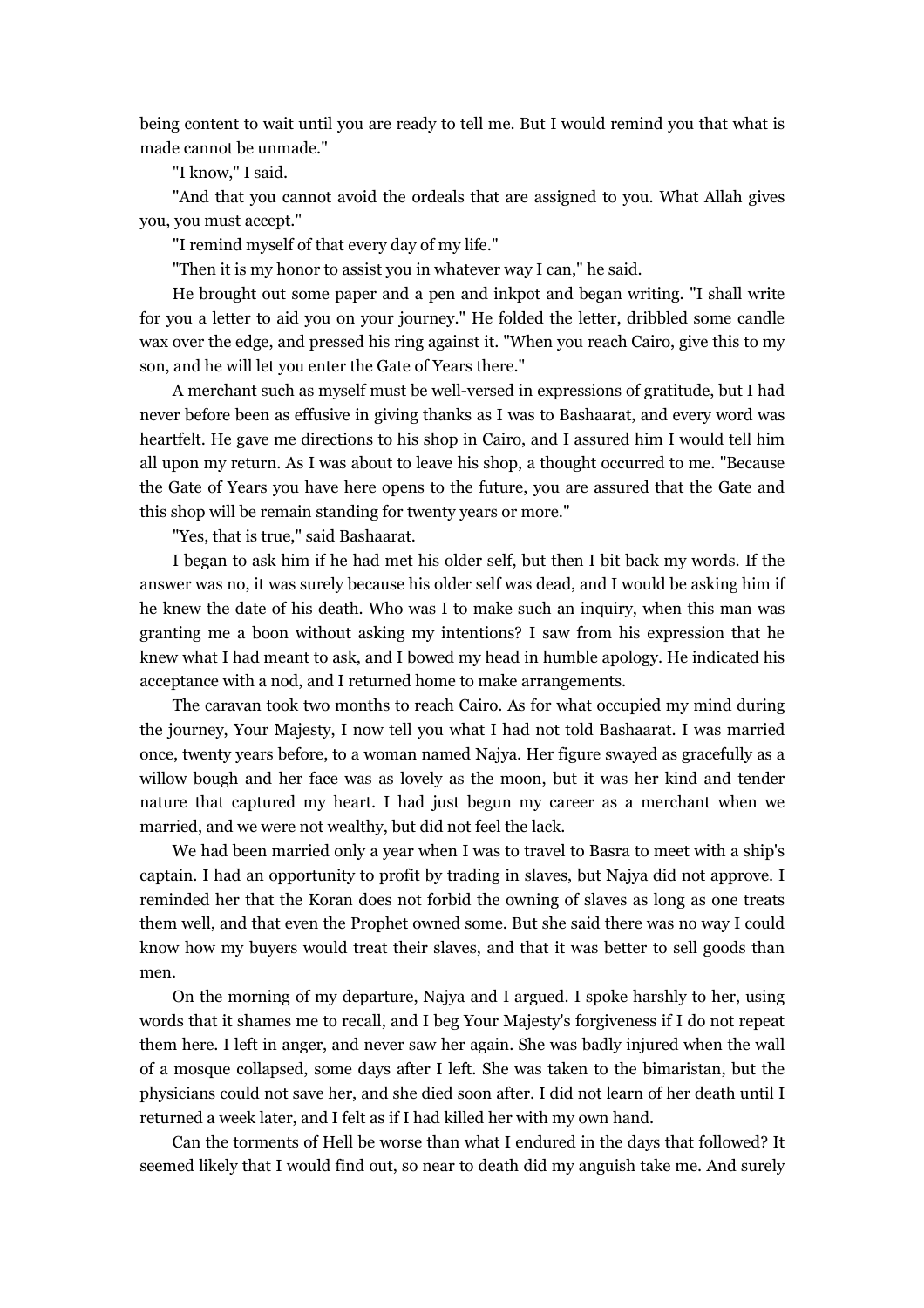the experience must be similar, for like infernal fire, grief burns but does not consume; instead, it makes the heart vulnerable to further suffering.

 Eventually my period of lamentation ended, and I was left a hollow man, a bag of skin with no innards. I freed the slaves I had bought and became a fabric merchant. Over the years I became wealthy, but I never remarried. Some of the men I did business with tried to match me with a sister or a daughter, telling me that the love of a woman can make you forget your pains. Perhaps they are right, but it cannot make you forget the pain you caused another. Whenever I imagined myself marrying another woman, I remembered the look of hurt in Najya's eyes when I last saw her, and my heart was closed to others.

 I spoke to a mullah about what I had done, and it was he who told me that repentance and atonement erase the past. I repented and atoned as best I knew how; for twenty years I lived as an upright man, I offered prayers and fasted and gave alms to those less fortunate and made a pilgrimage to Mecca, and yet I was still haunted by guilt. Allah is all-merciful, so I knew the failing to be mine.

 Had Bashaarat asked me, I could not have said what I hoped to achieve. It was clear from his stories that I could not change what I knew to have happened. No one had stopped my younger self from arguing with Najya in our final conversation. But the tale of Raniya, which lay hidden within the tale of Hassan's life without his knowing it, gave me a slim hope: perhaps I might be able to play some part in events while my younger self was away on business.

 Could it not be that there had been a mistake, and my Najya had survived? Perhaps it was another woman whose body had been wrapped in a shroud and buried while I was gone. Perhaps I could rescue Najya and bring her back with me to the Baghdad of my own day. I knew it was foolhardy; men of experience say, "Four things do not come back: the spoken word, the sped arrow, the past life, and the neglected opportunity," and I understood the truth of those words better than most. And yet I dared to hope that Allah had judged my twenty years of repentance sufficient, and was now granting me a chance to regain what I had lost.

 The caravan journey was uneventful, and after sixty sunrises and three hundred prayers, I reached Cairo. There I had to navigate the city's streets, which are a bewildering maze compared to the harmonious design of the City of Peace. I made my way to the Bayn al-Qasrayn, the main street that runs through the Fatimid quarter of Cairo. From there I found the street on which Bashaarat's shop was located.

 I told the shopkeeper that I had spoken to his father in Baghdad, and gave him the letter Bashaarat had given me. After reading it, he led me into a back room, in whose center stood another Gate of Years, and he gestured for me to enter from its left side.

 As I stood before the massive circle of metal, I felt a chill, and chided myself for my nervousness. With a deep breath I stepped through, and found myself in the same room with different furnishings. If not for those, I would not have known the Gate to be different from an ordinary doorway. Then I recognized that the chill I had felt was simply the coolness of the air in this room, for the day here was not as hot as the day I had left. I could feel its warm breeze at my back, coming through the Gate like a sigh.

The shopkeeper followed behind me and called out, "Father, you have a visitor."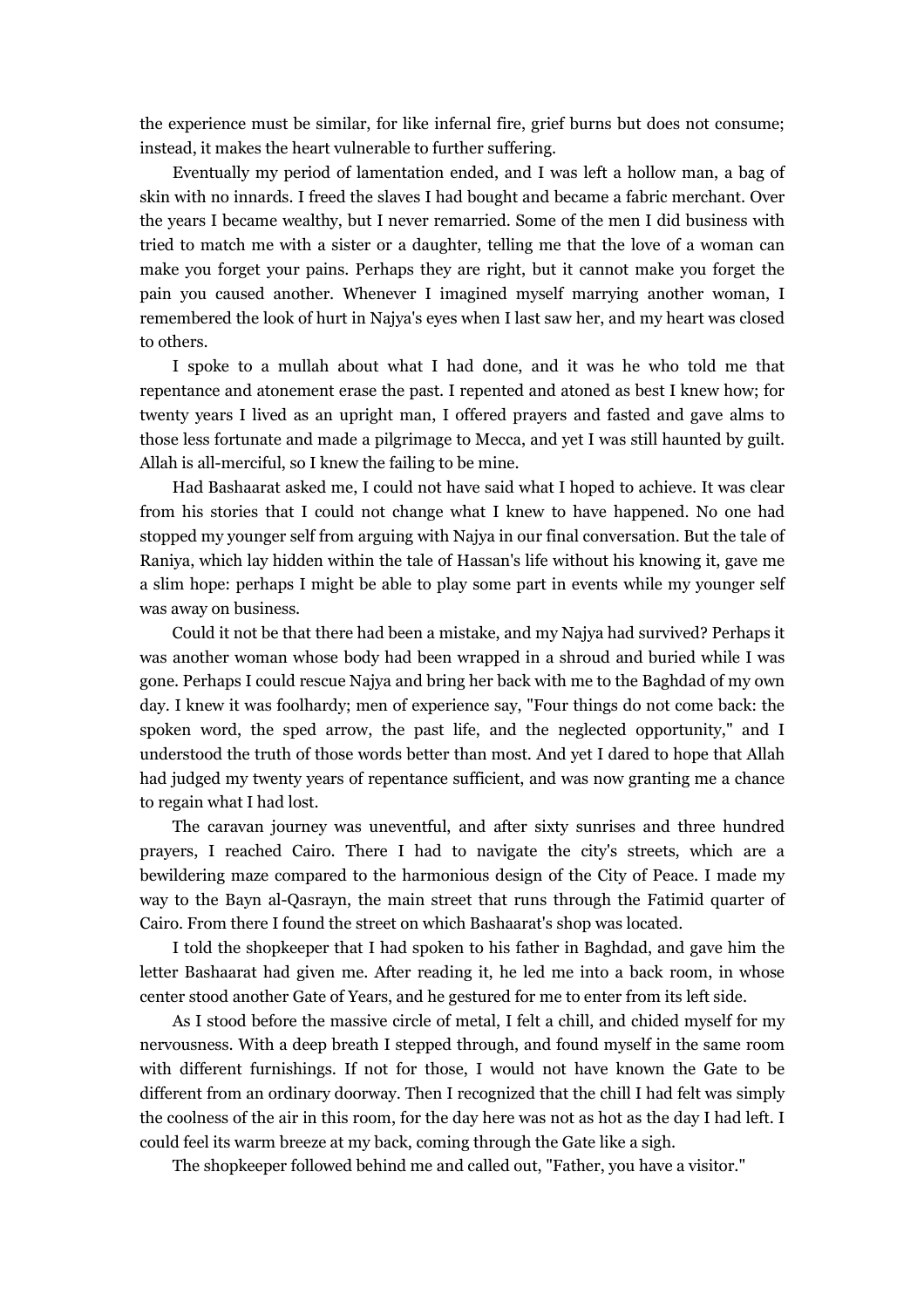A man entered the room, and who should it be but Bashaarat, twenty years younger than when I'd seen him in Baghdad. "Welcome, my lord," he said. "I am Bashaarat."

"You do not know me?" I asked.

 "No, you must have met my older self. For me, this is our first meeting, but it is my honor to assist you."

 Your Majesty, as befits this chronicle of my shortcomings, I must confess that, so immersed was I in my own woes during the journey from Baghdad, I had not previously realized that Bashaarat had likely recognized me the moment I stepped into his shop. Even as I was admiring his water-clock and brass songbird, he had known that I would travel to Cairo, and likely knew whether I had achieved my goal or not.

 The Bashaarat I spoke to now knew none of those things. "I am doubly grateful for your kindness, sir," I said. "My name is Fuwaad ibn Abbas, newly arrived from Baghdad."

 Bashaarat's son took his leave, and Bashaarat and I conferred; I asked him the day and month, confirming that there was ample time for me to travel back to the City of Peace, and promised him I would tell him everything when I returned. His younger self was as gracious as his older. "I look forward to speaking with you on your return, and to assisting you again twenty years from now," he said.

 His words gave me pause. "Had you planned to open a shop in Baghdad before today?"

"Why do you ask?"

 "I had been marveling at the coincidence that we met in Baghdad just in time for me to make my journey here, use the Gate, and travel back. But now I wonder if it is perhaps not a coincidence at all. Is my arrival here today the reason that you will move to Baghdad twenty years from now?"

 Bashaarat smiled. "Coincidence and intention are two sides of a tapestry, my lord. You may find one more agreeable to look at, but you cannot say one is true and the other is false."

"Now as ever, you have given me much to think about," I said.

 I thanked him and bid farewell. As I was leaving his shop, I passed a woman entering with some haste. I heard Bashaarat greet her as Raniya, and stopped in surprise.

 From just outside the door, I could hear the woman say, "I have the necklace. I hope my older self has not lost it."

"I am sure you will have kept it safe, in anticipation of your visit," said Bashaarat.

 I realized that this was Raniya from the story Bashaarat had told me. She was on her way to collect her older self so that they might return to the days of their youth, confound some thieves with a doubled necklace, and save their husband. For a moment I was unsure if I were dreaming or awake, because I felt as if I had stepped into a tale, and the thought that I might talk to its players and partake of its events was dizzying. I was tempted to speak, and see if I might play a hidden role in that tale, but then I remembered that my goal was to play a hidden role in my own tale. So I left without a word, and went to arrange passage with a caravan.

 It is said, Your Majesty, that Fate laughs at men's schemes. At first it appeared as if I were the most fortunate of men, for a caravan headed for Baghdad was departing within the month, and I was able to join it. In the weeks that followed I began to curse my luck,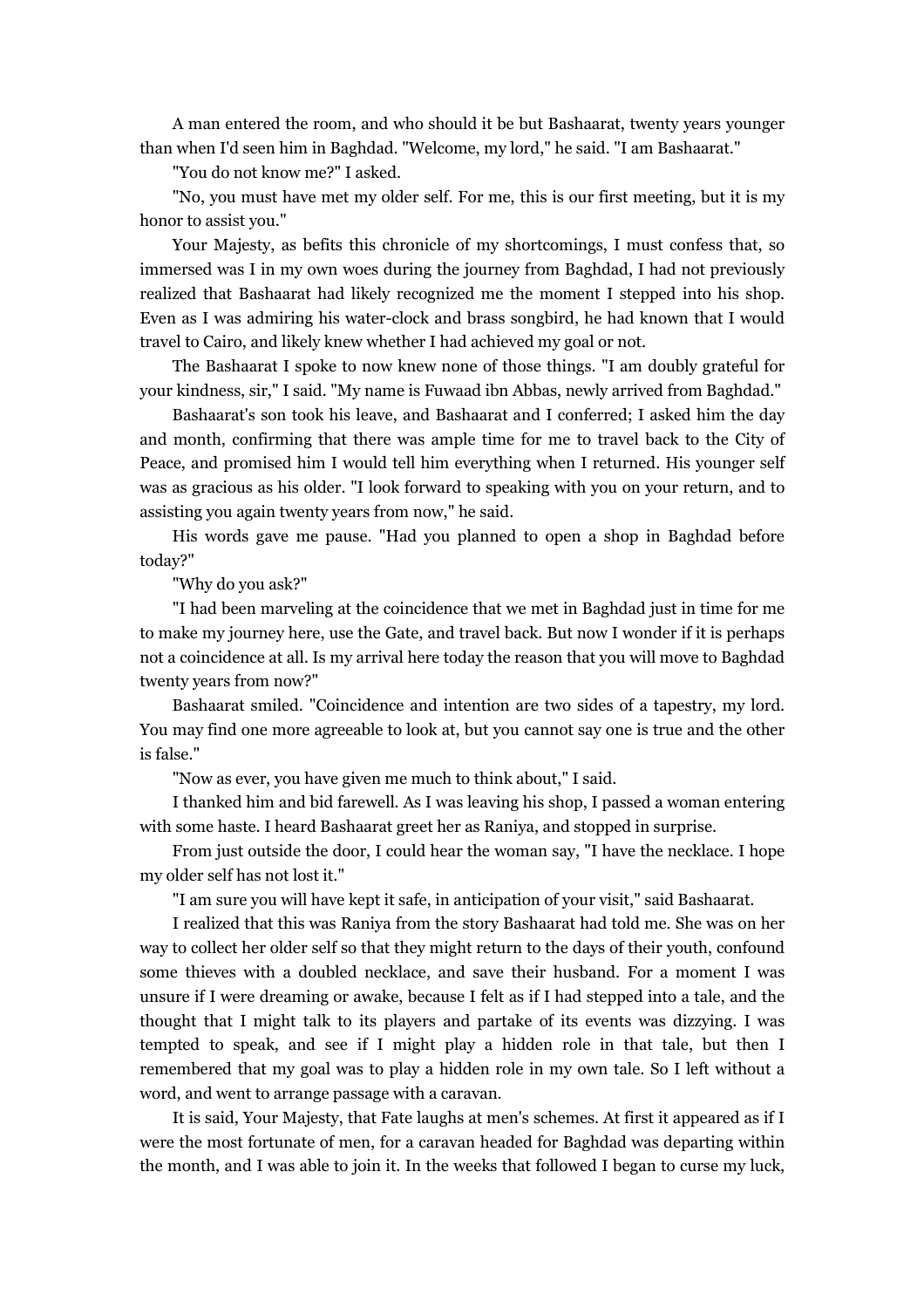because the caravan's journey was plagued by delays. The wells at a town not far from Cairo were dry, and an expedition had to be sent back for water. At another village, the soldiers protecting the caravan contracted dysentery, and we had to wait for weeks for their recovery. With each delay, I revised my estimate of when we'd reach Baghdad, and grew increasingly anxious.

 Then there were the sandstorms, which seemed like a warning from Allah, and truly caused me to doubt the wisdom of my actions. We had the good fortune to be resting at a caravanserai west of Kufa when the sandstorms first struck, but our stay was prolonged from days to weeks as, time and again, the skies became clear, only to darken again as soon as the camels were reloaded. The day of Najya's accident was fast approaching, and I grew desperate.

 I solicited each of the camel drivers in turn, trying to hire one to take me ahead alone, but could not persuade any of them. Eventually I found one willing to sell me a camel at what would have been an exorbitant price under ordinary circumstances, but which I was all too willing to pay. I then struck out on my own.

 It will come as no surprise that I made little progress in the storm, but when the winds subsided, I immediately adopted a rapid pace. Without the soldiers that accompanied the caravan, however, I was an easy target for bandits, and sure enough, I was stopped after two days' ride. They took my money and the camel I had purchased, but spared my life, whether out of pity or because they could not be bothered to kill me I do not know. I began walking back to rejoin the caravan, but now the skies tormented me with their cloudlessness, and I suffered from the heat. By the time the caravan found me, my tongue was swollen and my lips were as cracked as mud baked by the sun. After that I had no choice but to accompany the caravan at its usual pace.

 Like a fading rose that drops its petals one by one, my hopes dwindled with each passing day. By the time the caravan reached the City of Peace, I knew it was too late, but the moment we rode through the city gates, I asked the guardsmen if they had heard of a mosque collapsing. The first guardsman I spoke to had not, and for a heartbeat I dared to hope that I had misremembered the date of the accident, and that I had in fact arrived in time.

 Then another guardsman told me that a mosque had indeed collapsed just yesterday in the Karkh quarter. His words struck me with the force of the executioner's axe. I had traveled so far, only to receive the worst news of my life a second time.

 I walked to the mosque, and saw the piles of bricks where there had once been a wall. It was a scene that had haunted my dreams for twenty years, but now the image remained even after I opened my eyes, and with a clarity sharper than I could endure. I turned away and walked without aim, blind to what was around me, until I found myself before my old house, the one where Najya and I had lived. I stood in the street in front of it, filled with memory and anguish.

 I do not know how much time had passed when I became aware that a young woman had walked up to me. "My lord," she said, "I'm looking for the house of Fuwaad ibn Abbas."

"You have found it," I said.

"Are you Fuwaad ibn Abbas, my lord?"